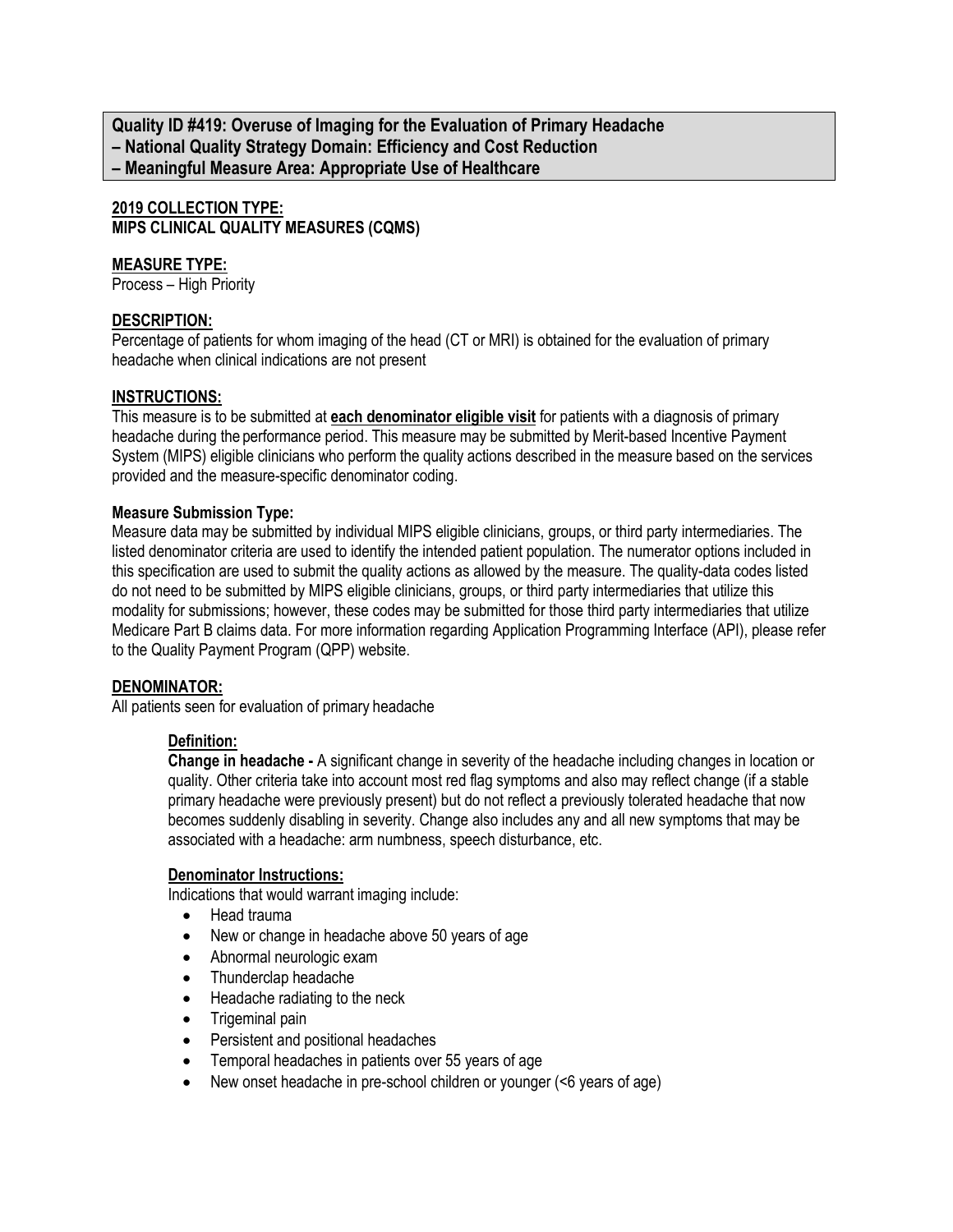- New onset headache in pediatric patients with disabilities for which headache is a concern as inferred from behavior
- Occipital headache in children

*DENOMINATOR NOTE: \*Signifies that this CPT Category I code is a non-covered service under the Medicare Part B Physician Fee Schedule (PFS). These non-covered services should be counted in the denominator population for MIPS CQMs.*

#### **Denominator Criteria (Eligible Cases):**

All patients, regardless of age

**AND**

**Diagnosis for Primary Headache (ICD-10-CM):** G43.001, G43.009, G43.011, G43.019,G43.101, G43.109, G43.111, G43.119, G43.4, G43.401, G43.409, G43.41, G43.411, G43.5, G43.501, G43.509, G43.511, G43.519, G43.6, G43.601, G43.609, G43.611, G43.619, G43.701, G43.709, G43.711, G43.719, G43.8, G43.801, G43.809,G43.811, G43.819, G43.821, G43.829, G43.831, G43.839, G43.901, G43.909, G43.911, G43.919, G44.019, G44.029, G44.039, G44.1, G44.209, G44.219, G44.221, G44.229, G44.52, G44.59, G44.81, G44.82, G44.89, R51

#### **AND**

**Patient encounter during the performance period (CPT):** 99201, 99202, 99203, 99204, 99205, 99211, 99212, 99213, 99214, 99215, 99221, 99222, 99223, 99231, 99232, 99233, 99238, 99239, 99241\*, 99242\*, 99243\*, 99244\*, 99245\* **WITHOUT Telehealth Modifier:** GQ, GT, 95, POS 02 **AND**

**Patients with no clinical indications for imaging of the head:** M1031

### **NUMERATOR:**

**OR**

**OR**

Patients for whom imaging of the head (Computed Tomography (CT) or Magnetic Resonance Imaging (MRI)) is obtained for the evaluation of primary headache when clinical indications are not present

### **Numerator Instructions:**

**INVERSE MEASURE -** A lower calculated performance rate for this measure indicates better clinical care or control. The "Performance Not Met" numerator option for this measure is the representation of the better clinical quality or control. Submitting that numerator option will produce a performance rate that trends closer to 0%, as quality increases. For inverse measures, a rate of 100% means all of the denominator eligible patients did not receive the appropriate care or were not in proper control.

*NUMERATOR NOTE: To perform well on this measure, we suggest using key words: imaging not recommended, imaging not performed, no clinical indications for imaging.*

| <b>Numerator Options:</b><br><b>Performance Met:</b> | Imaging of the head (CT or MRI) was obtained<br>(M1027)                                                                                                                        |
|------------------------------------------------------|--------------------------------------------------------------------------------------------------------------------------------------------------------------------------------|
| <b>Denominator Exception:</b>                        | Documentation of patients with primary headache<br>diagnosis and imaging other than CT or MRI obtained<br>(M1028)                                                              |
| <b>Denominator Exception:</b>                        | Documentation of System reason(s) for obtaining<br>imaging of the head (CT or MRI) (i.e., needed as part<br>of a clinical trial; other clinician ordered the study)<br>(G9537) |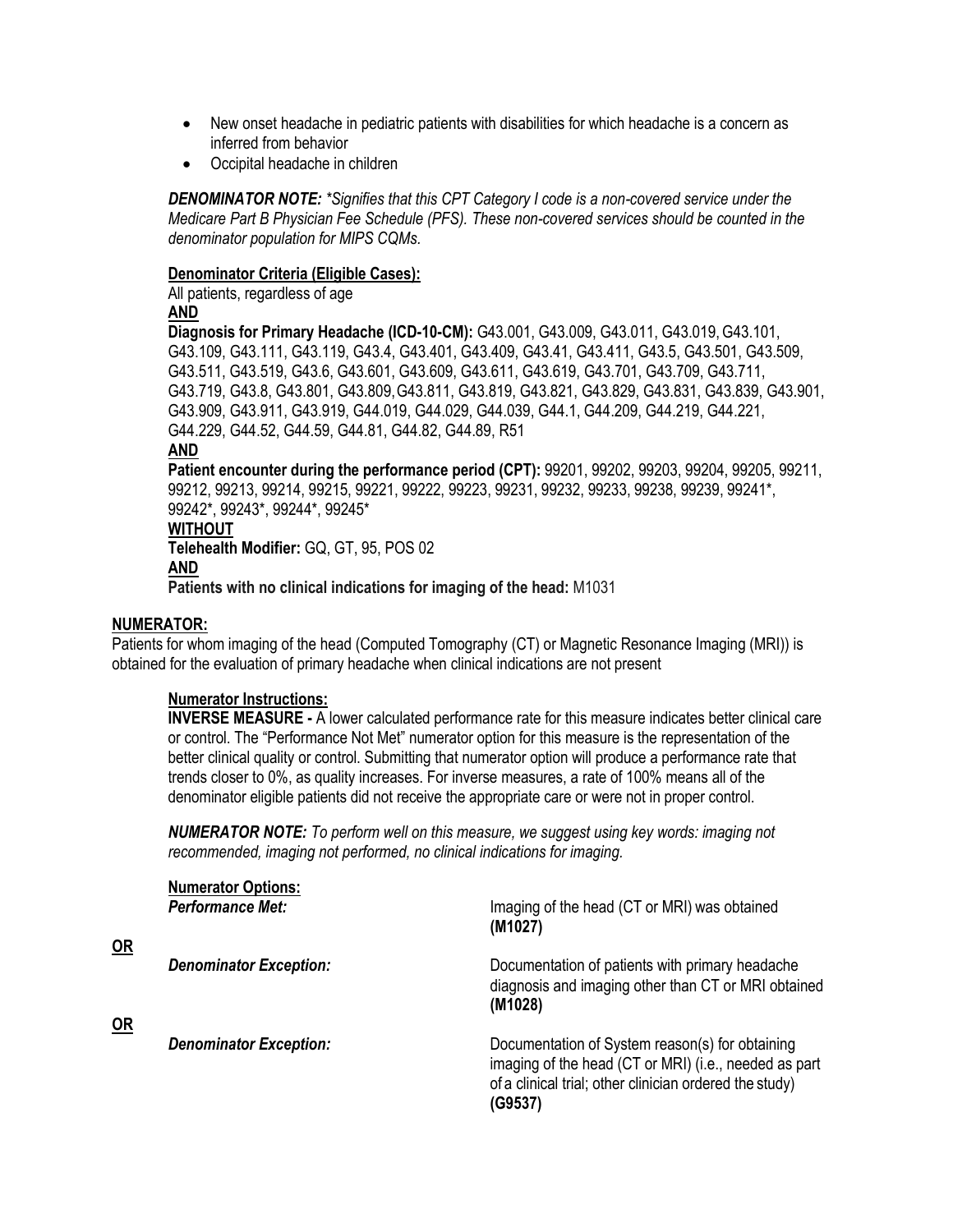**Performance Not Met:** Imaging of the head (CT or MRI) was NOT obtained, Reason not given **(M1029)**

# **RATIONALE:**

Imaging headache patients absent specific risk factors for structural disease is not likely to change management or improve outcome. Those patients with a significant likelihood of structural disease requiring immediate attentionare detected by clinical screens that have been validated in many settings. Many studies and clinical practice guidelines concur. Also, incidental findings lead to additional medical procedures and expense that do not improve patientwell-being.

Overuse of neuroimaging in pediatric patients was reported over a 13-year study period ranging from 41-47% ina study by Graf, et. al. Combining the results of the previous eight studies performed in children with recurrent headaches (7 in clinic-based population, 1 in children referred for neuroimaging), neuroimaging was undertakenin 38.1% of the study populations (1,072/2,815; range 17.5–100%).

You, et al. determined the indications for CT and MRI in Ontario. They studied 11,824 CT and 11,867 MRIscans from a random sample of 40 hospitals in Ontario. Hospital sampling was stratified by region and hospital teaching status. The publication reports that of the 11,824 CT scans completed, 3,930 (33%) were of the head and 1,055 (26.8%) of these were for the indication of headache. Because the CT scans were done for more than one indication the actual proportion of CT scans done solely for the purpose of headache was 16%. Similarly, 4,038 (34%) ofall MRI scans were head scans of which 523 (13%) were for the indication of headache. However, similar to CT scans, the MRI scans were requested for multiple indications and the actual proportion of MRI scans done solely forthe purpose of headache was estimated to be 4%. (Unpublished data, personal communication with author, April29, 2010)

Information concerning the workup of headache in the ambulatory setting is limited. In actual practice, only about 3% of patients who present with a new headache in the office setting have neuroimaging ordered. When neuroimaging is performed, about 4% of CT scans find a significant and treatable lesion (in one sample of 293 CT scans,there were 12 true-positive scans and 2 false-positive scans). Expert guidelines regarding headaches amongambulatory patients recommend neuroimaging for migraine patients only in the presence of persistent focal abnormal neurological findings.

# Opportunity for Improvement:

There is a marked need to reduce the unnecessary use of neuroimaging for atraumatic primary headache disorders. This measure is intended to reduce the use of these unnecessary tests, reduce treatment costs, and improvepatient safety by reducing the exposure to unnecessary radiation and testing.

# **CLINICAL RECOMMENDATION STATEMENTS:**

Neuroimaging recurrent headache: Obtaining a neuroimaging study on a routine basis is not indicated in children with recurrent headaches and a normal neurologic examination. (Level B)

Neuroimaging is not usually warranted for patients with migraine and normal neurological examination. (Level B)

Neuroimaging is not indicated in patients with a clear history of migraine, without red flag features for potential secondary headache, and a normal neurological examination. (Level D)\* Only included because it supports neuroimaging overuse in normal exam patients with migraine. But low level evidence; \*deemed by guideline group to be one of the most clinically important recommendation.

Do not refer people diagnosed with TTH, migraine, CH or medication overuse headache (MOH) forneuroimaging solely for reassurance.

**OR**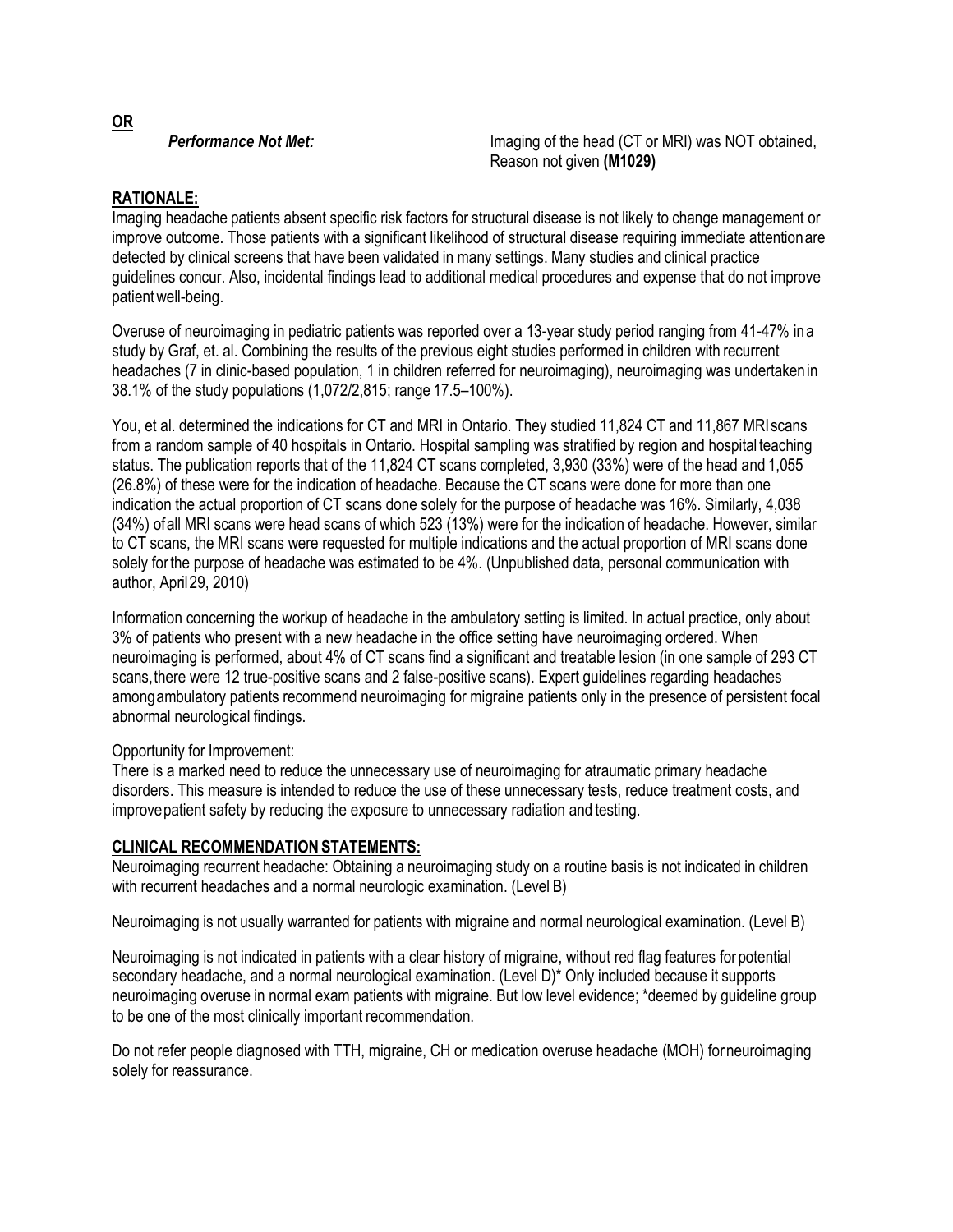In adult and pediatric patients with migraine, with no recent change in pattern, no history of seizures, and no other focal neurological signs or symptoms, the routine use of neuroimaging is not warranted. (Grade B)

Don't do imaging for uncomplicated headache.

The US Headache Consortium identified three consensus-based (not evidence-based) general principles of management for making decisions regarding neuroimaging in patients with headache: 1) testing should be avoided if it will not lead to a change in management; 2) testing is not recommended if the patient is not significantly more likely than anyone else in the general population to have a significant abnormality; and 3) testing that normally may not be recommended as a population policy may make sense at an individual level, resources notwithstanding.

Scottish Intercollegiate Guidelines Network – Diagnosis and management of headache in adults:

- Neuroimaging is not indicated in patients with a clear history of migraine, without red flag features for potential secondary headache, and a normal neurological examination.
- Clinicians requesting neuroimaging should be aware that both MRI and CT can identify incidental neurological abnormalities which may result in patient anxiety as well as practical and ethical dilemmas with regard to management.
- Brain CT should be performed in patients with headache who have unexplained abnormal neurological signs, unless the clinical history suggests MRI is indicated.

Institute for Clinical Systems Improvement – Diagnosis and Treatment of Headache

• Clinicians should use a detailed headache history, that includes duration of attacks and the exclusion of secondary causes, as the principal means to diagnose primary headache. Additional testing in patients without atypical symptoms or an abnormal neurologic examination is unlikely to be helpful. There are, as yet, no tests that confirm the diagnosis of primary headache. The diagnosis of primary headache is dependent on the clinician. The work group recommends careful consideration before proceeding with neuroimaging (CT or MRI).

# **COPYRIGHT:**

© 2015 American Academy of Neurology Institute All rights reserved.

Limited proprietary coding is contained in the measure specifications for convenience. Users of the proprietary coding sets should obtain all necessary licenses from the owners of these code sets. The AAN and its members disclaimall liability for use or accuracy of any Current Procedural Terminology (CPT®) or other coding contained in the specifications.

CPT ® is a registered trademark of the American Medical Association.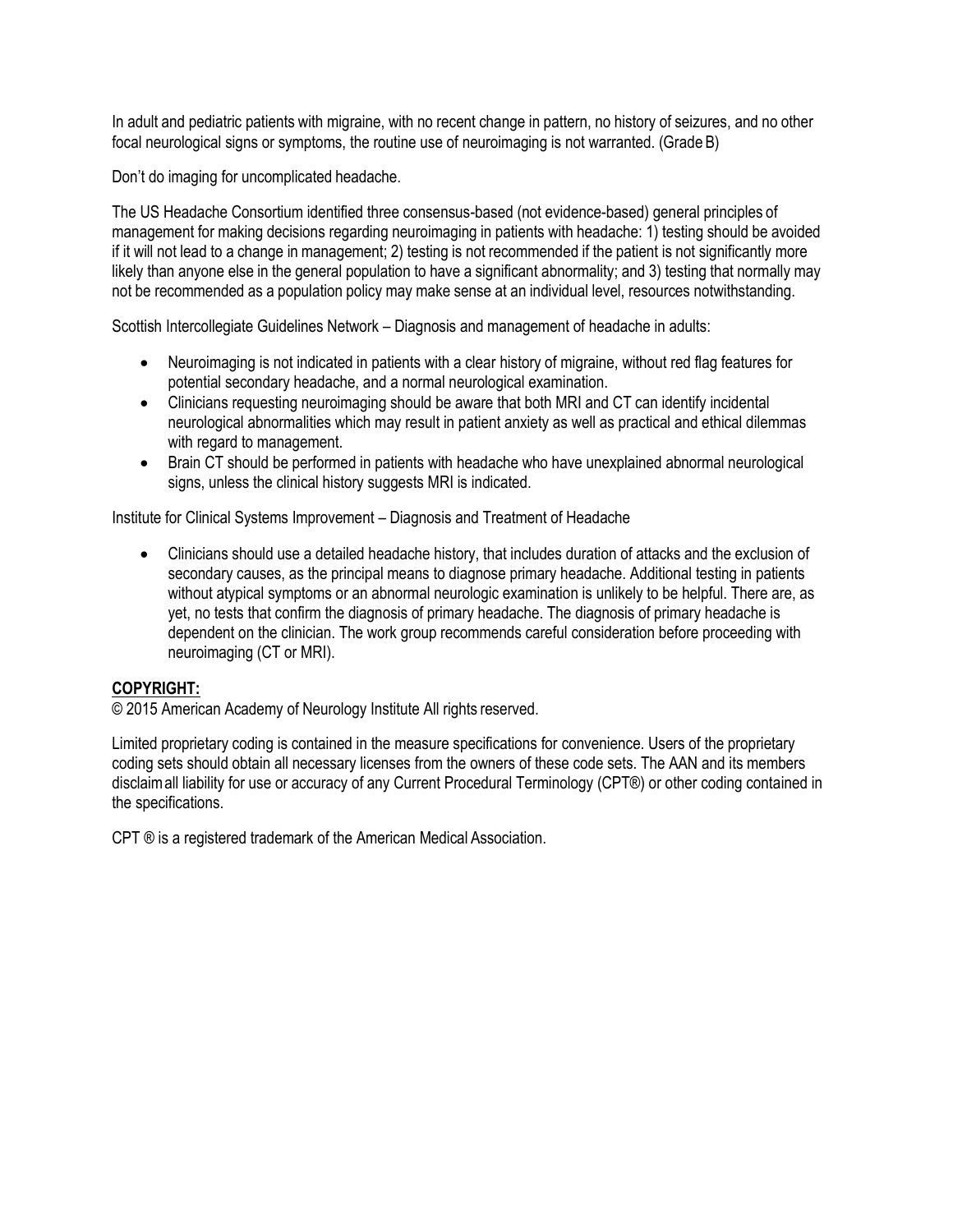

\*See the posted Measure Specification for specific coding and instructions to submit this measure. NOTE: Submission Frequency: Visit

CPT only copyright 2018 American Medical Association. All rights reserved.<br>The measure diagrams were developed by CMS as a supplemental resource to be used<br>in conjunction with the measure specifications. They should not be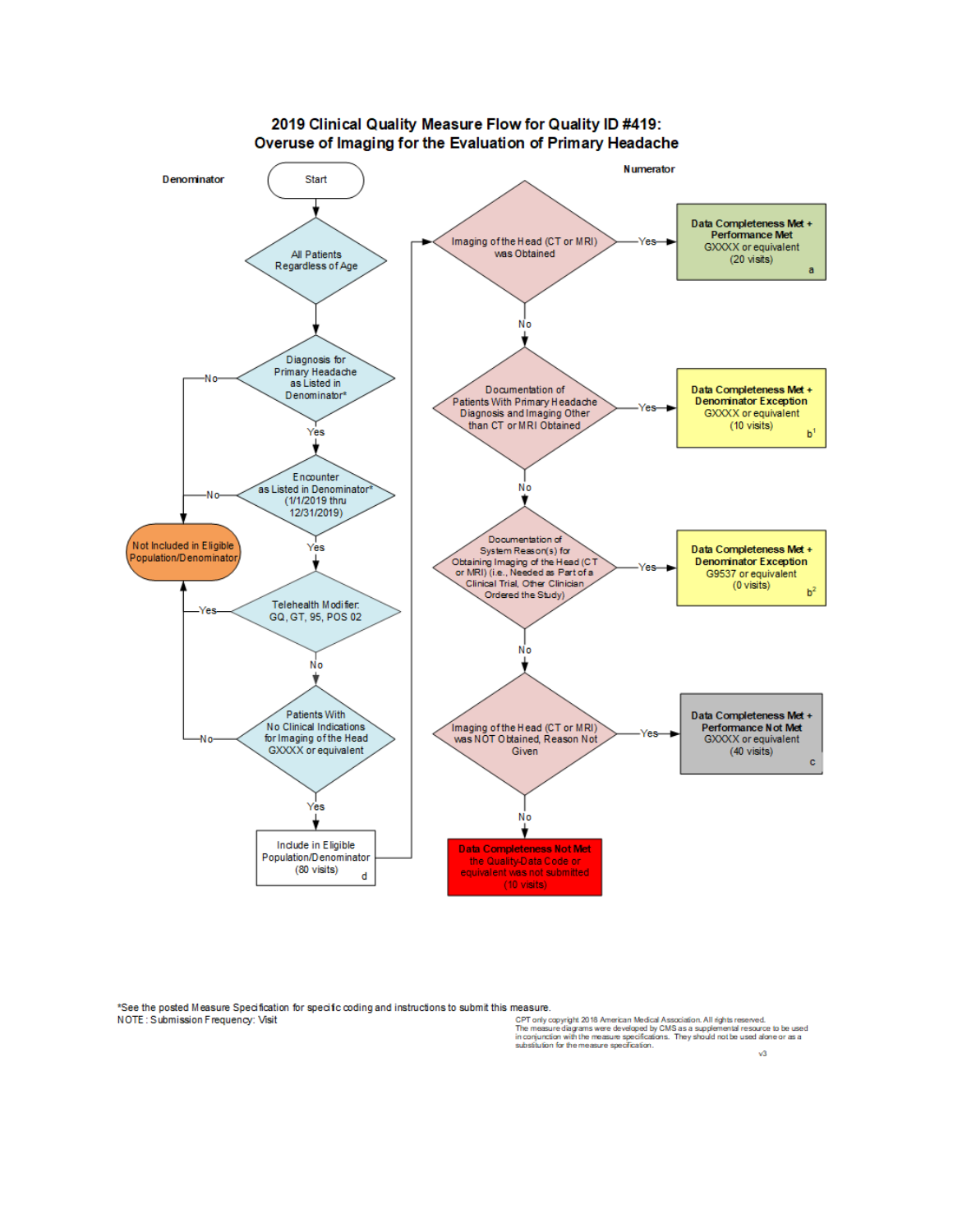# **2019 Clinical Quality Measure Flow Narrative for Quality ID #419: Overuse of Imaging for the Evaluation of Primary Headache**

Please refer to the specific section of the specification to identify the denominator and numerator information for use in submitting this Individual Specification.

- 1. Start with Denominator
- 2. All Patients Regardless of Age
- 3. Check Patient Diagnosis:
	- a. If Diagnosis for Primary Headache as Listed in the Denominator equals No, do not include in Eligible Population. Stop Processing.
	- b. If Diagnosis for Primary Headache as Listed in the Denominator equals Yes, proceed to check Encounter Performed.
- 4. Check Encounter Performed:
	- a. If Encounter as Listed in the Denominator equals No, do not include in Eligible Population.Stop Processing.
	- b. If Encounter as Listed in the Denominator equals Yes, proceed to check Telehealth Modifier.
- 5. Check Telehealth Modifier:
	- a. If Telehealth Modifier equals Yes, do not include in Eligible Population. Stop Processing.
	- b. If Telehealth Modifier equals No, proceed to check Patients With No Clinical Indications for Imaging of the Head.
- 6. Check Patients With No Clinical Indications for Imaging of the Head:
	- a. If Patients With No Clinical Indications for Imaging of the Head equals No, do not include in Eligible Population. Stop Processing.
	- b. If Patients With No Clinical Indications for Imaging of the Head equals Yes, include in Eligible Population.
- 7. Denominator Population:
	- a. Denominator Population is all Eligible Visits in the Denominator. Denominator is represented as Denominator in the Sample Calculation listed at the end of this document. Letter d equals 80 visits in the Sample Calculation.
- 8. Start Numerator
- 9. Check Imaging of the Head (CT or MRI) was Obtained:
	- a. If Imaging of the Head (CT or MRI) was Obtained equals Yes, include in Data Completeness Met and Performance Met.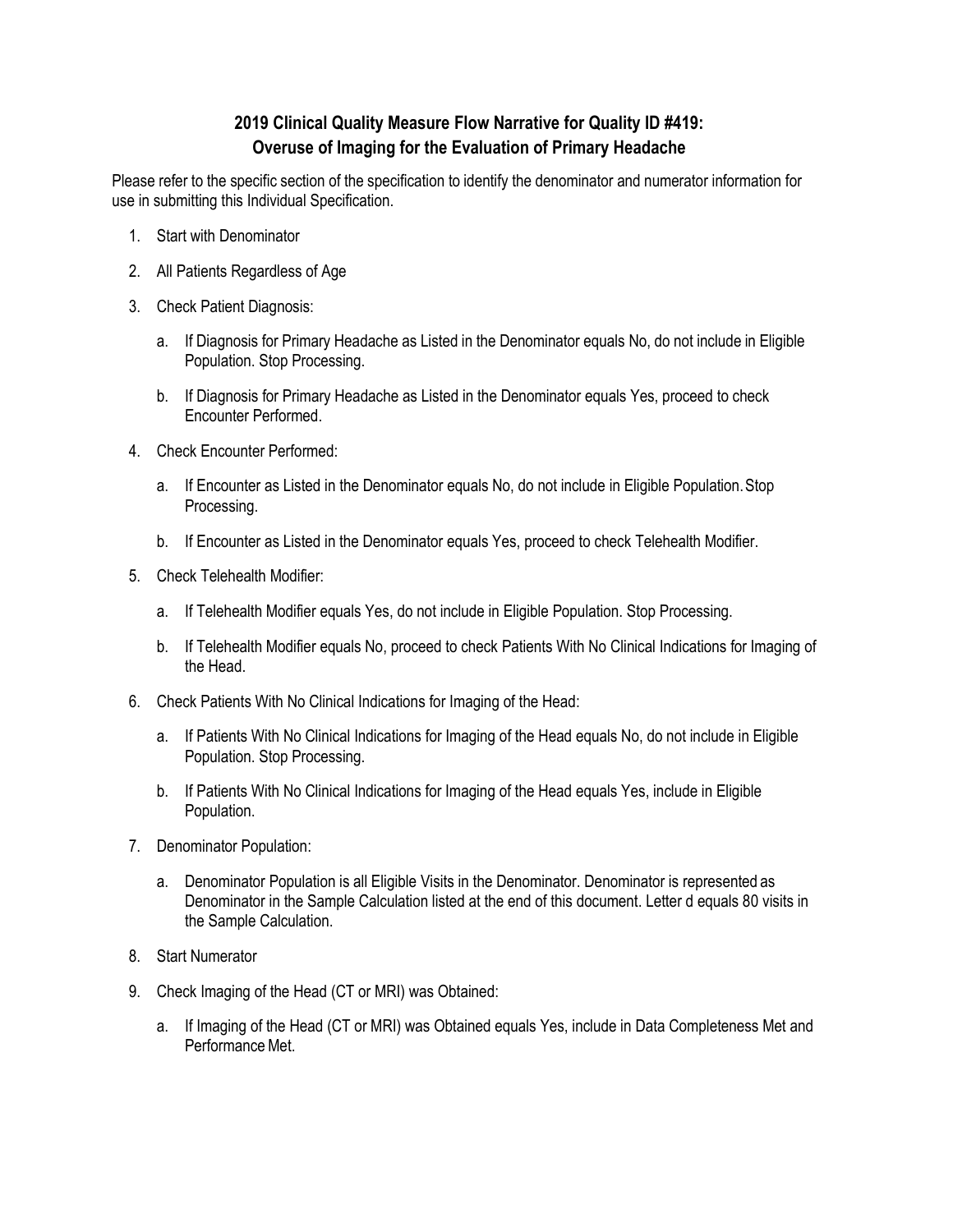- b. Data Completeness Met and Performance Met letter is represented in the Data Completeness and Performance Rate in the Sample Calculation listed at the end of this document. Letter a equals 20 visits in the Sample Calculation.
- c. If Imaging of the Head (CT or MRI) was Obtained equals No, proceed to check Documentation of Patients With Primary Headache Diagnosis and Imaging Other than CT or MRI Obtained.
- 10. Check Documentation of Patients With Primary Headache Diagnosis and Imaging Other than CT or MRI Obtained:
	- a. If Documentation of Patients With Primary Headache Diagnosis and Imaging Other than CT or MRI Obtained equalsYes, include in Data Completeness Met and Denominator Exception.
	- b. Data Completeness Met and Denominator Exception letter is represented in the Data Completeness and Performance Rate in the Sample Calculation listed at the end of this document. Letter b<sup>1</sup> equals 10 visits in the Sample Calculation.
	- c. If Documentation of Patients With Primary Headache Diagnosis and Imaging Other than CT or MRI Obtained equals No, proceed to check Documentation of System Reason(s) for Obtaining Imaging of the Head (CT or MRI) (i.e., Needed as Part of a Clinical Trial, Other Clinician Ordered the Study).
- 11. Check Documentation of System Reason(s) for Obtaining Imaging of the Head (CT or MRI) (i.e., Needed as Part of a Clinical Trial, Other Clinician Ordered the Study):
	- a. If Documentation of System Reason(s) for Obtaining Imaging of the Head (CT or MRI) (i.e., Needed as Part of a Clinical Trial, Other Clinician Ordered the Study) equals Yes, include in Data Completeness Met and Denominator Exception.
	- b. Data Completeness and Denominator Exception is represented in the Data Completeness and Performance Rate in the Sample Calculation listed at the end of this document. Letter b<sup>2</sup> equals 0 visits in the Sample Calculation.
	- c. If Documentation of System Reason(s) for Obtaining Imaging of the Head (CT or MRI) (i.e., Needed as Part of a Clinical Trial, Other Clinician Ordered the Study) equals No, proceed to check Imaging of the Head (CT or MRI) was NOT Obtained, Reason Not Given.
- 12. Check Imaging of the Head (CT or MRI) was NOT Obtained, Reason Not Give:
	- a. If Imaging of the Head (CT or MRI) was NOT Obtained, Reason Not Given equals Yes, include in Data Completeness Met and Performance Not Met.
	- b. Data Completeness Met and Performance Not Met letter is represented in the Data Completeness in the Sample Calculation listed at the end of this document. Letter c equals 40 visits in the Sample Calculation.
	- c. If Imaging of the Head (CT or MRI) was NOT Obtained, Reason Not Given equals No, proceed to check Data Completeness Not Met.
- 13. Check Data Completeness Not Met:
	- a. If Data Completeness Not Met, the Quality Data Code or equivalent was not submitted. 10 visits have beensubtracted from the Data Completeness Numerator in the Sample Calculation.